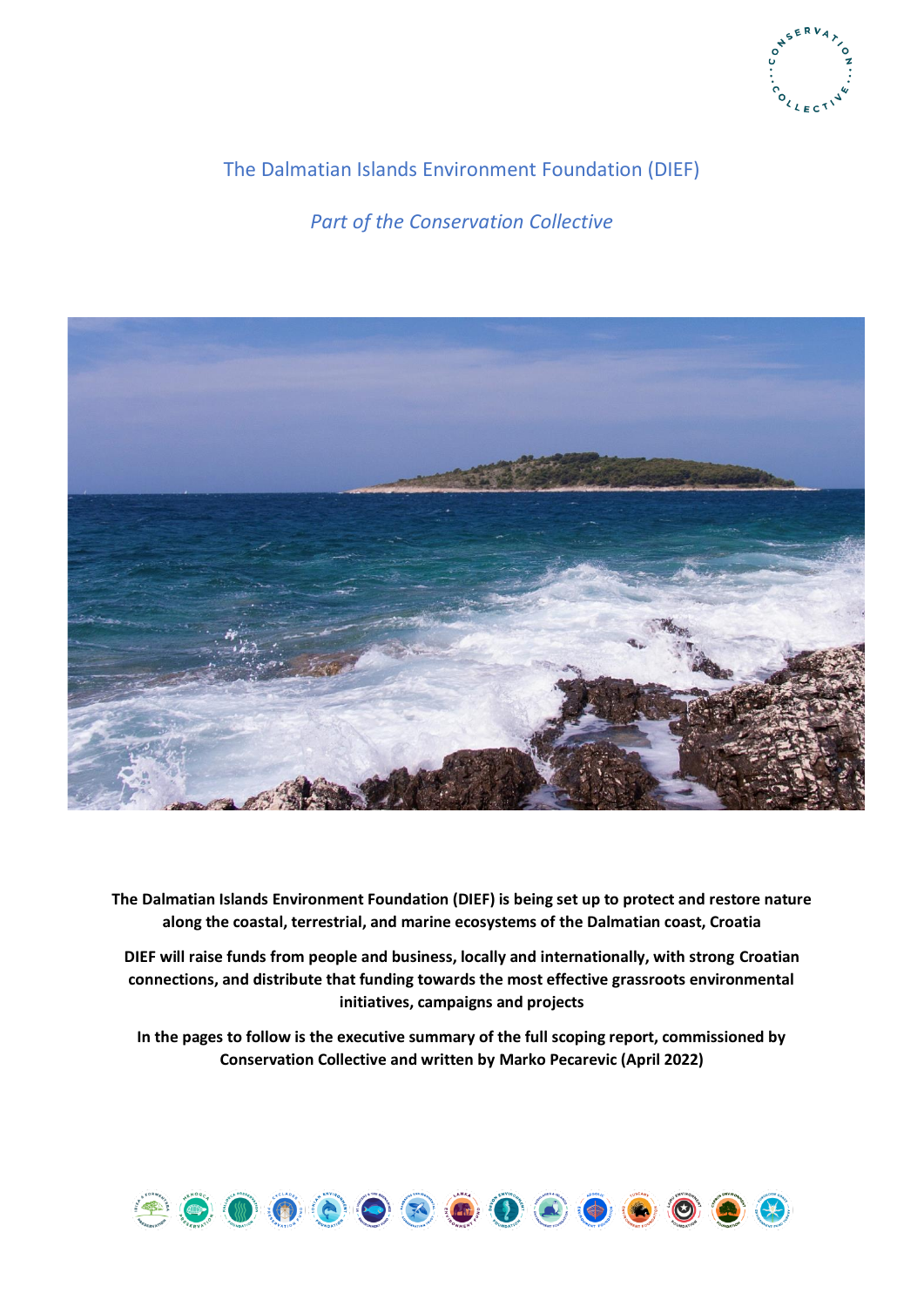

#### **EXECUTIVE SUMMARY**

#### *Introduction*

The Dalmatian Islands Environment Foundation (DIEF) is a new charitable entity in Croatia. It will aim to raise funds from individuals and corporations that have a connection with the Dalmatian islands and who wish to contribute to their protection. The areas of focus of the DIEF are to **conserve the natural environment**, take advantage of the **sustainable development opportunities**, and **regenerate the Mediterranean mosaic landscapes** of the islands.

The DIEF will operate through grants, which will be **nimble, non-bureaucratic, and strategic**. The grants will be disbursed primarily to island-based civil society initiatives whose work and approach falls within the identified areas of focus of the DIEF. Where possible, economic, and social revival will be closely tied to environmental renewal. The founders are the Conservation Collective, the MAVA Foundation, and a group of individuals with a strong connection to the Dalmatian Islands.

The **Conservation Collective** is a global network of local foundations rooted in their communities working to:

- Preserve, protect and regenerate biodiverse ecosystems on land and below water.
- Slow down and adapt to climate change.

The model is built on the central belief that people care deeply about protecting and restoring places they know and love. Currently there are eight other Mediterranean members in the Conservation Collective network. The Conservation Collective believes in the power of communities to identify local solutions to globally shared challenges. Member foundations work with community champions to identify and overcome the most important obstacles to change, provide a vehicle for collective action, and bring new funding for local environmental causes.

The global Conservation Collective movement supports foundations in several ways, from knowledge sharing and financial support, to promoting best practice.

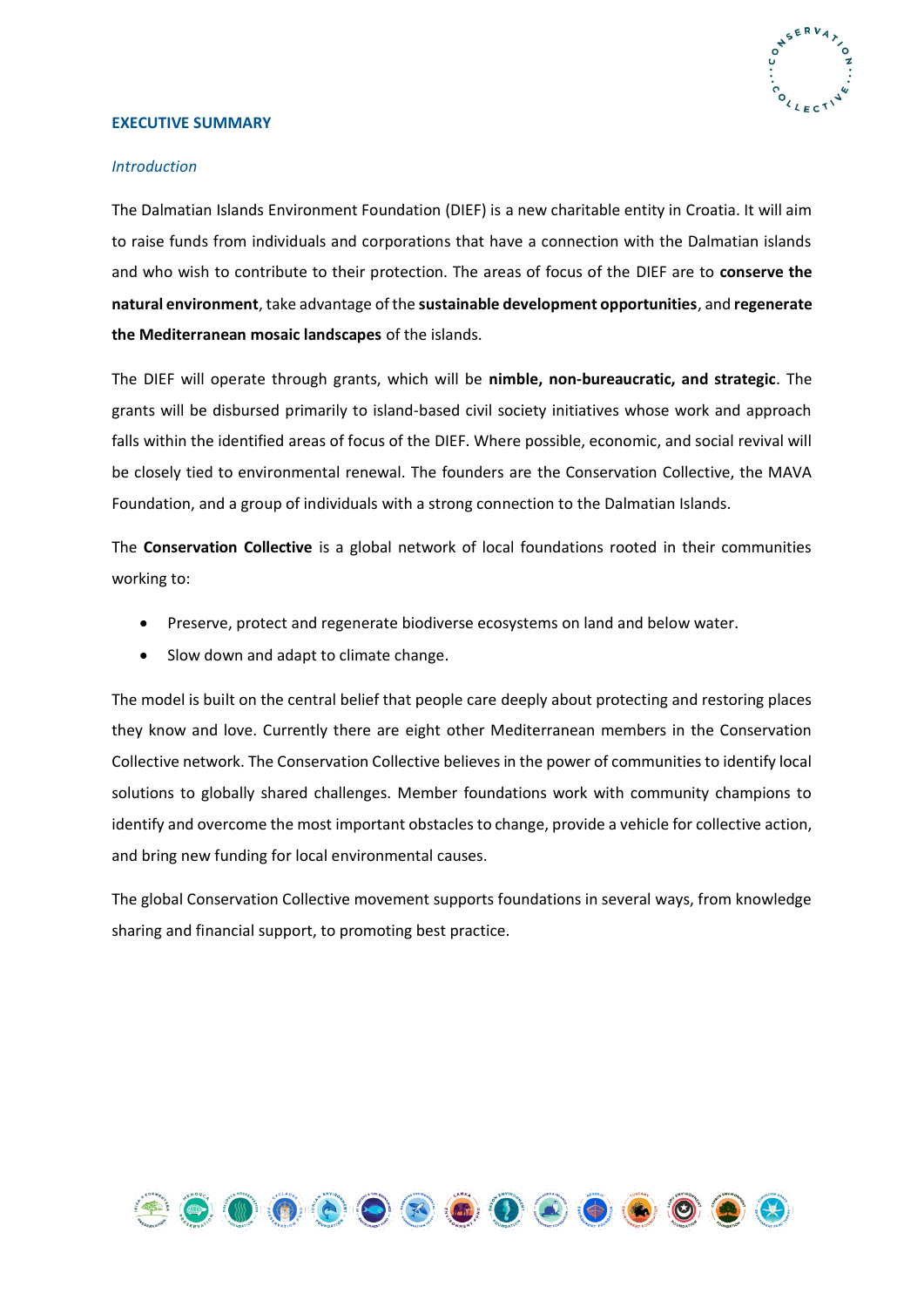

# *The Dalmatian Islands Region and Ecosystem*

The Dalmatian islands consist of **40 inhabited islands** beginning with Silba in the North (part of the Zadar region) and running South until Koločep (in the Dubrovnik region). They form a distinctive unit within the Croatian archipelago.

Most Dalmatian islands have a similar history of human occupation, similar agricultural practices and similar timing of introduction of most exotic species. They have been inhabited for millennia. A variety of land uses coexist in a small area, and it is very difficult to separate **nature and culture**. Natural ecosystems with varying degrees of "naturalness" - forests, shrublands, mountains, freshwater and coastal habitats are found in adjacent to pastures and open landscapes, wetlands, agriculture land and urbanised areas. All these patches are tied together to form complex fabric where the health and viability of each patch is closely related to the evolution and state of the others

Common **terrestrial habitats** on Dalmatian islands include various types of beaches, salt marshes, cliffs, dry grasslands, deciduous thickets, maquis, garrigue and various types of forests. Low-intensity agriculture allows particularly high agro-biodiversity with many unique varieties of grape and olives. The area is a habitat to **165 endemic flora species** and at least **70 threatened animal species**. Dalmatian islands host more than 2,700 species.



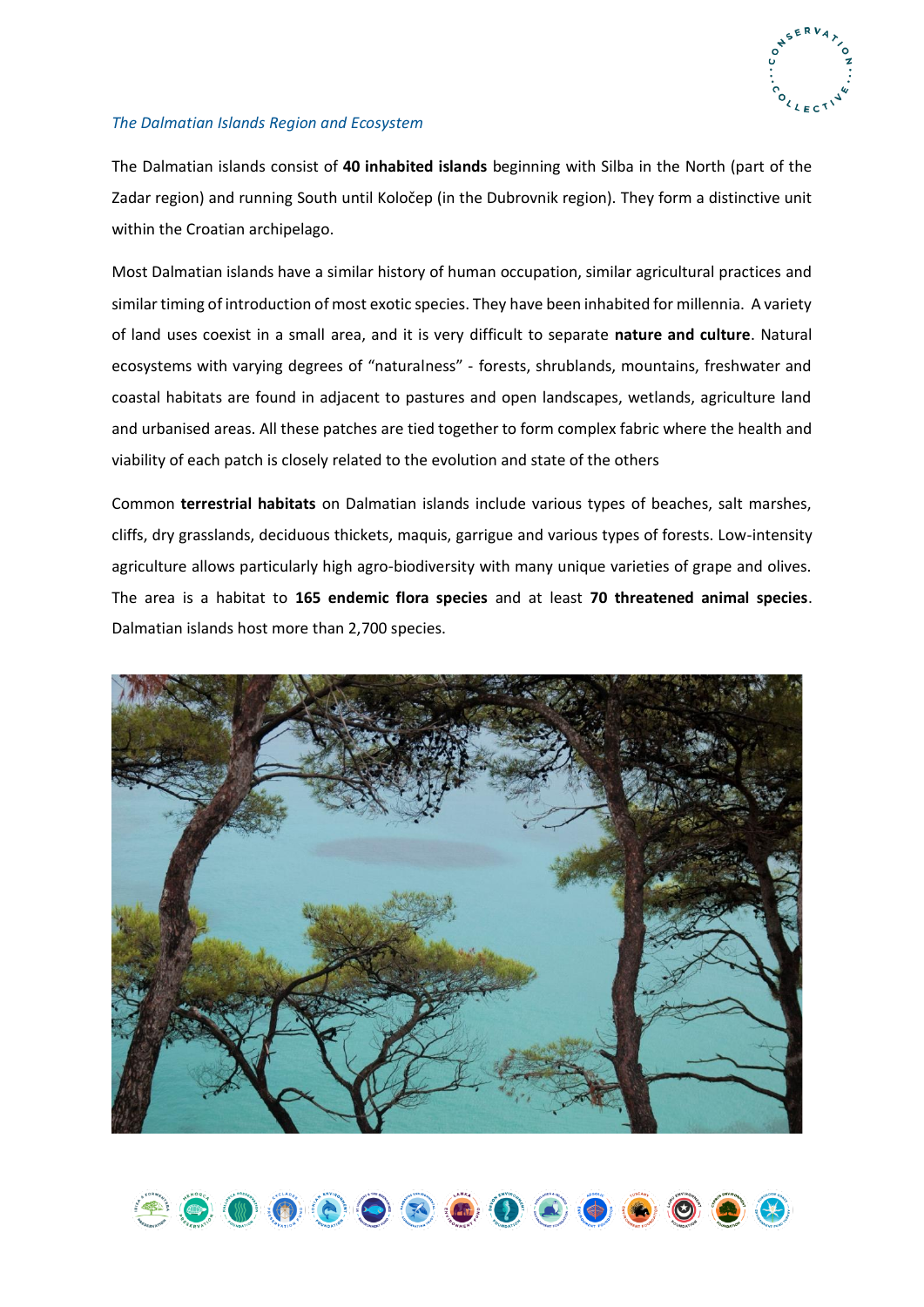

**Karst landscape** in combination with the Mediterranean type climate is fragile and does not have a high resilience to repeated disturbance. Bad environmental practices and forest fires are more detrimental than they would be elsewhere.

The Dalmatian islands host many **small freshwater bodies** which have been used continuously since the Neolithic. These habitats are typically hubs of island terrestrial biodiversity, as well as important stopover sites for migratory birds. There is also a diversity of **marine habitats**, many of which are endangered in the Mediterranean. Submarine meadows of **Posidona seagrass** are important habitats because of their primary production, and because many organisms (including those economically important) feed, reproduce or find shelter in it

#### *Key Challenges*

The islands face **negative consequences of human activities** (e.g., excessive construction, environmental pollution by irresponsible waste disposal, inadequate disposal of wastewater, marine litter as a result of nautical tourism, overexploitation of natural resources), as well as **'natural' threats** (e.g., droughts, fires, heat waves, rising sea levels, storms). Although different in origin, these two sets of threats are mutually reinforcing, and there is a danger of a downward spiral ultimately leading to ecological collapse on some of the islands.

The effects of **climate change** will strongly affect the islands through loss of terrestrial, marine and coastal biodiversity and ecosystem services; economic decline and failure of fisheries, agriculture, and tourism; biodiversity loss from traditional agroecosystems; and risk to water security.

**Waste management** is significantly costlier and more difficult than on the mainland. Infrastructure, equipment, and space of sorting waste on the island is limited, and there are significant oscillations in the amount of waste created/collected in winter and summer. In addition, most individual housing facilities outside large settlements have inadequate management of **wastewater,** which allows it to seep into the underground, eventually making its way to the sea.

Public institutions mandated with nature conservation **do not have adequate capacity** to undertake effective management on the islands as they are all based on the mainland. Moreover, **mass tourism** combined with extremely high seasonality during the summer months, exacerbates many existing threats, and contributes to **unsustainable use of environmental resources**. A result of mass tourism

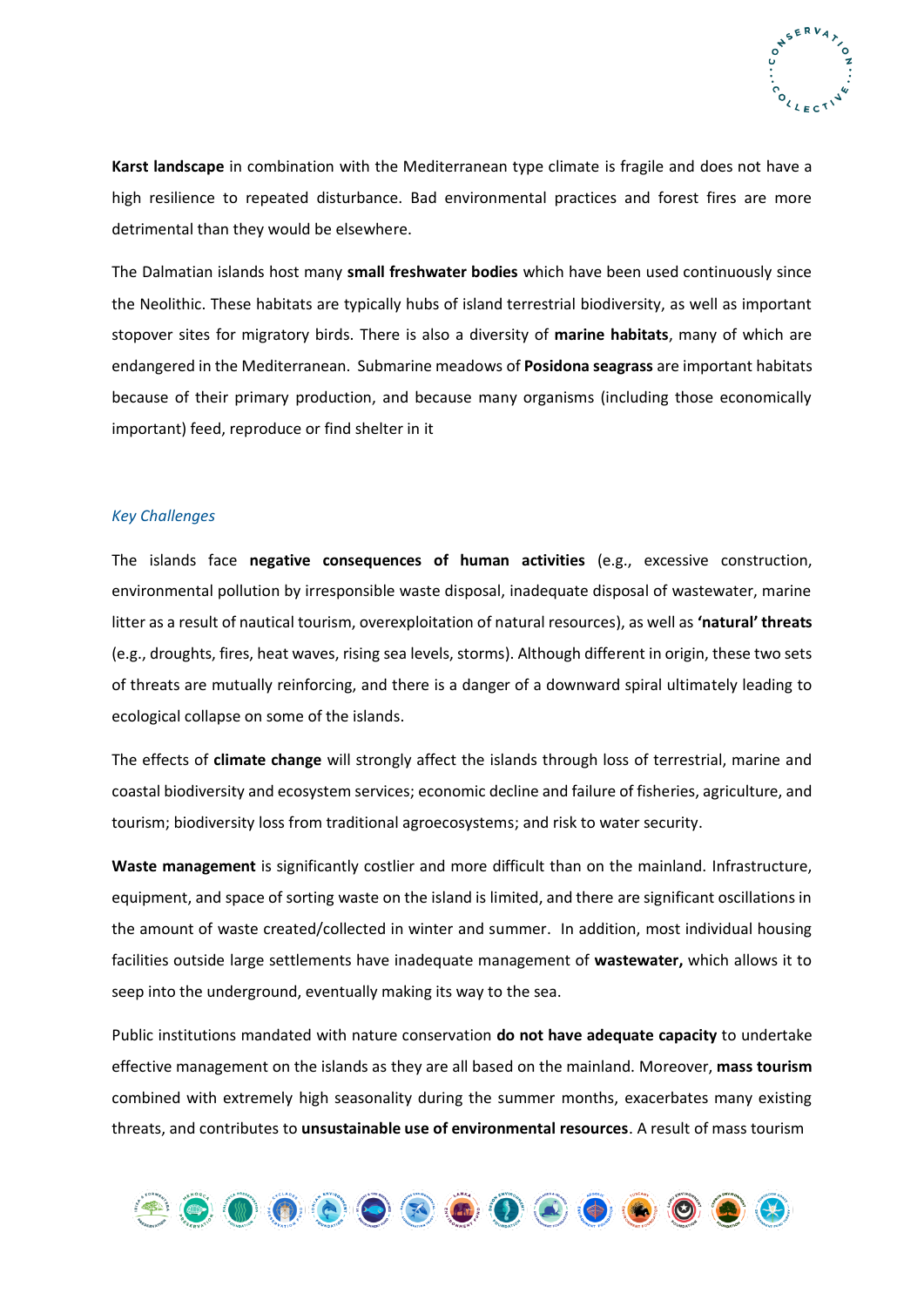

is also the overdevelopment of the coast all along the Dalmatia, which is being destroyed by **cementing and by creation of artificial beaches**.

**Forest fires** are facilitated by burning of tillage, climate change (reduced and irregular rainfall and high temperatures), irresponsible tourism, and abandonment of agriculture.

**Invasive species** cause a considerable amount of damage to island biodiversity and ecosystem services. There is a lack of precise data on distribution of invasive species on the Dalmatian islands, which is a prerequisite for their removal. Meanwhile, over the last few decades all targeted marine species (i.e., those that are most economically valuable) have been **overfished**.



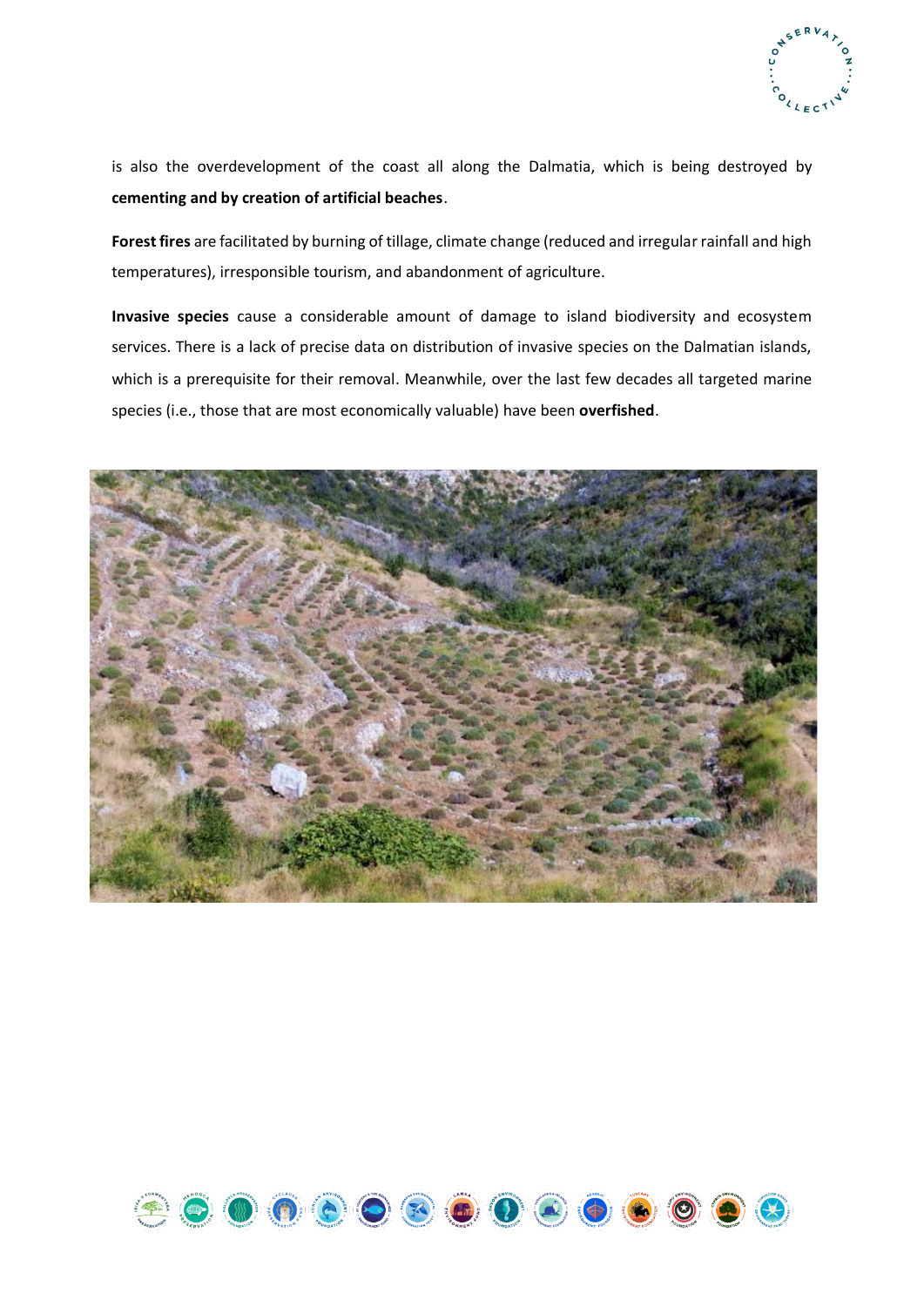

# *Governance of the Dalmatian Islands Conservation Fund*

The main goal of DIEF is the strategic and flexible support for local and locally led civil society initiatives for improving the environment of the Dalmatian islands.

Most DIEF support will go to island-based organizations, to ensure empowerment and inclusive participation of people to expand their ownership over policies and development initiatives that affect their lives. Where capacity doesn't exist, DIEF will look to develop and facilitate new initiatives that bring long-term net benefits to environment and biodiversity on Dalmatian Islands.

Drawing on the passion for the Dalmatian islands from both the national and international communities, the aim is to raise a minimum of  $\epsilon$ 100,000 from a group of founding donors, giving  $\epsilon$ 5-25k each. DIEF will look to build upon this annually, bringing in local businesses and corporate partners, as well as larger trusts and foundations to scale and replicate successful projects, and increase its impact.

A local executive director will lead the organization on a full-time basis. Projects will be screened by way of an independent advisory board.

# *Areas of Work*

Viewed at a regional scale, the Dalmatian islands form a coherent unit. However, the closer one gets to the islands and island groups, the more their **individual differences** become evident. This is reflected in the strategy of the DICF, which is broad enough to consider island-level peculiarities, while guaranteeing that there is **coherence in the regional approach**.

DIEF will actively seek projects and initiatives in three partially overlapping areas of focus: **habitat and biodiversity conservation**, **regenerative land use**, and **sustainable development & resource management**. Examples include:

# **Habitat and Biodiversity Conservation**

- Gathering information about the species and habitats present on the islands, as well as their role in providing ecosystem services
- Systematically monitoring and recording new threats to the environment.
- Supporting citizen science initiatives as a way to motivate people, raise awareness, as well as to gather important environmental data.
- Raising awareness on how to reduce the risks of forest fires.

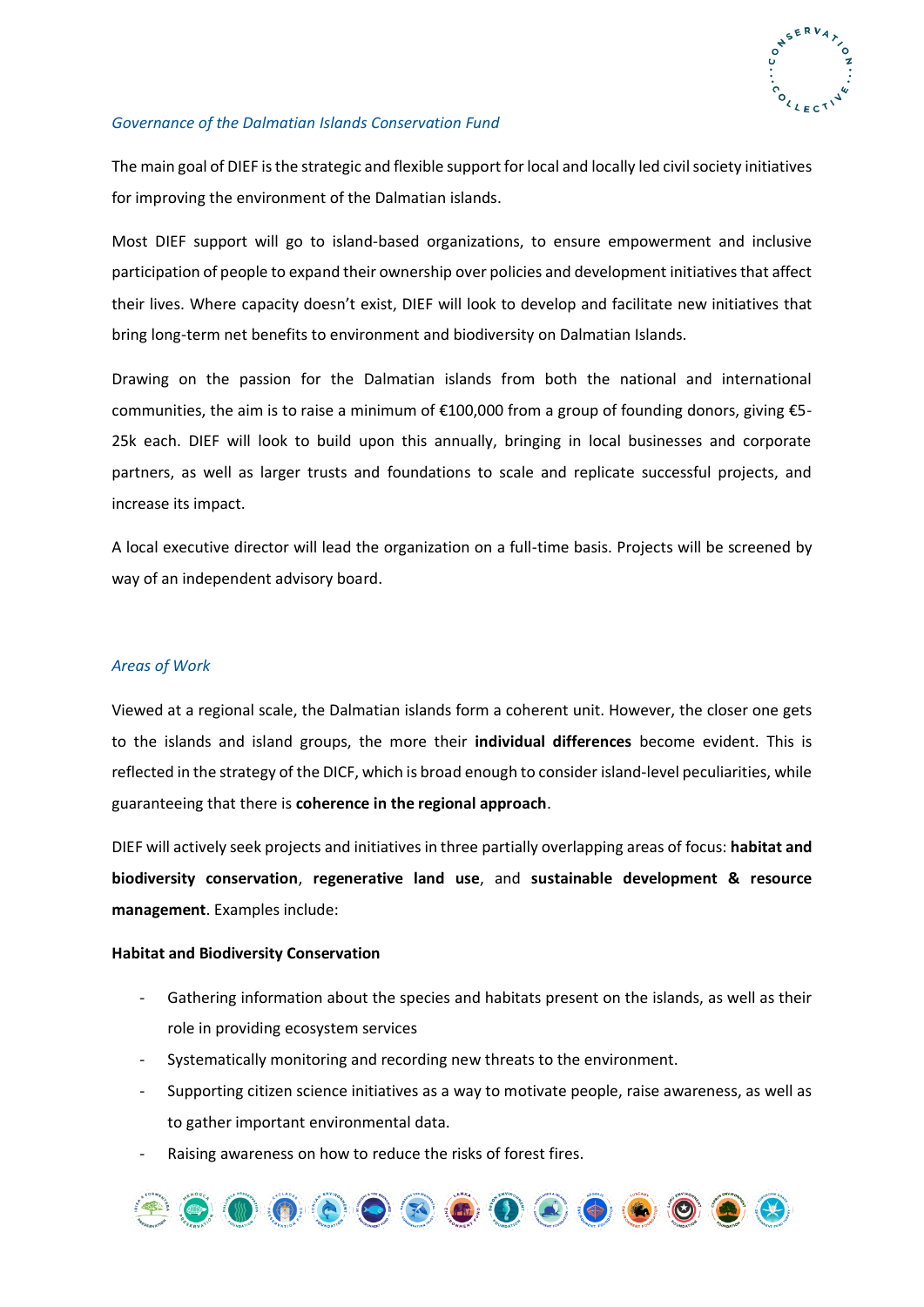

- Actions to revitalize neglected freshwater bodies, to reforest barren areas with adequate species, or to reduce the numbers and prevalence of invasive species on islands

# **Regenerative Land Use**

- Identifying, mapping, and valuating High Nature Value (HNV) agricultural activities and areas, as a basis for preservation of the Mediterranean mosaic landscape
- Establishing nurseries of local varieties and cultivars, as well as of native species used for reforestation
- Identifying, mapping and restoring important dry-stone architecture, as a way to reconnect people with the landscape
- Connecting livestock farming with tourism through traditional products in order to contribute to preservation of native breeds and the development of the island's economy.
- Partnership among producers and restaurants in creating "local menus", that rely on local and seasonal produce

#### **Sustainable development & resource management**

- Awareness raising about benefits of transition to renewable sources of energy (biogas, wind, solar), and demonstration projects
- Facilitating energy cooperatives, where the cost of investment, as well as the benefits can be shared among a larger group of people
- Creating mobile applications for interpretation of island's points of interest (small producers, natural values, examples of good and bad practice).
- Raising awareness and education of tourists on how to make informed choices to reduce their impact on the island environment
- Advocating for severely limiting single use plastic products on the islands (e.g. by tourism operators)
- Reducing waste by supporting repair-cafe type initiatives, aiming at promoting and facilitating refurbishing and repairing
- Demonstration / education projects on how to reduce the waste that reaches landfills by composting